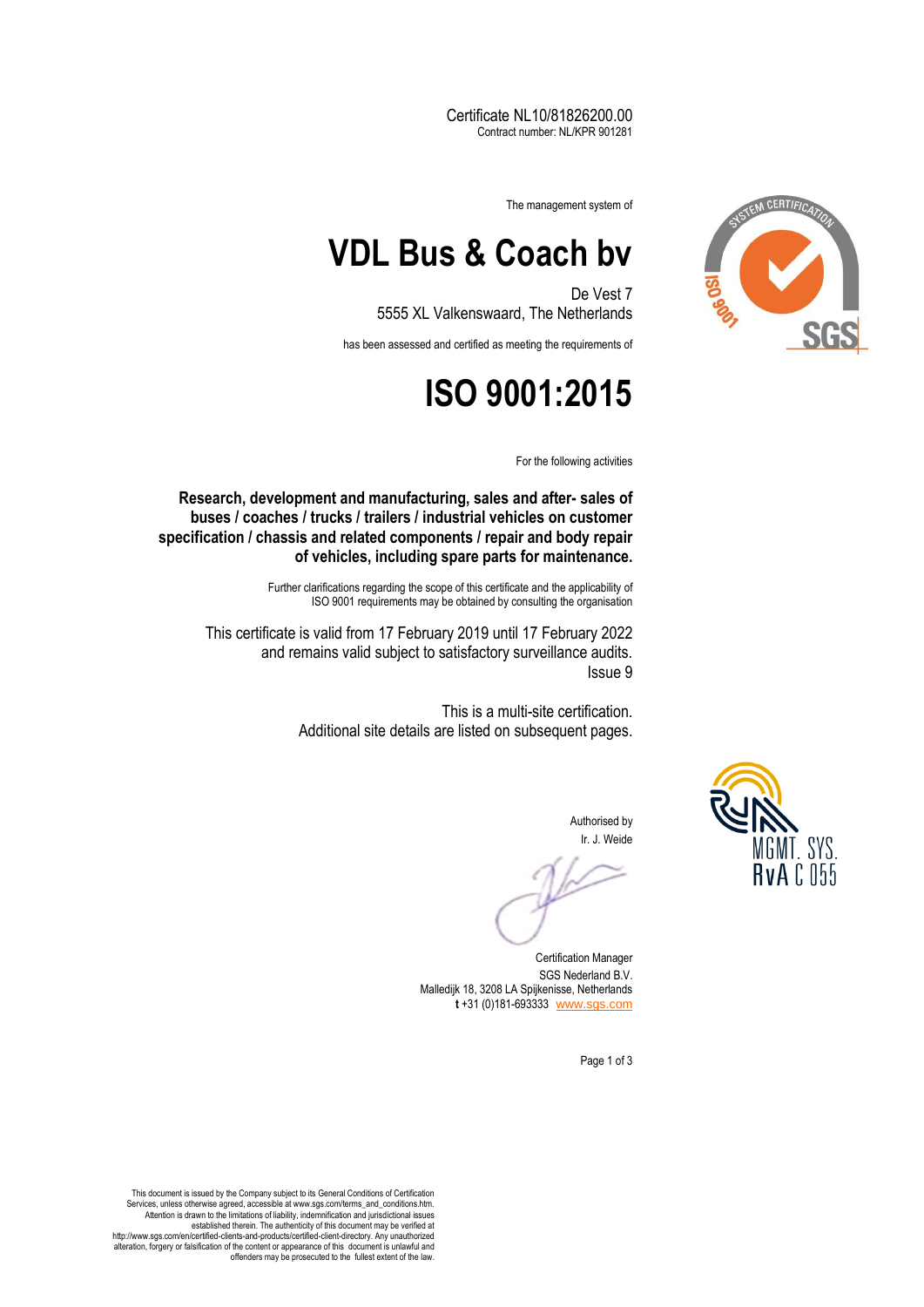Certificate NL10/81826200.00, continued



## **VDL Bus & Coach bv**

## **ISO 9001:2015**

Issue 9

Further Clarifications regarding the scope of this certificate and the applicability of ISO 9001 requirements may be obtained by consulting the organisation

Additional facilities

| <b>Entity / Site</b>                                                                                                                     | <b>Subscope</b>                                                                                                                                                                                   | <b>Subcertificate</b> |                                            |
|------------------------------------------------------------------------------------------------------------------------------------------|---------------------------------------------------------------------------------------------------------------------------------------------------------------------------------------------------|-----------------------|--------------------------------------------|
|                                                                                                                                          |                                                                                                                                                                                                   | n <b>r</b>            | validity                                   |
| Headoffice:<br><b>VDL Bus &amp; Coach by</b>                                                                                             | Research, development and<br>manufacturing, sales and after-sales of                                                                                                                              | .00                   | Issue 8.<br>Valid from                     |
| De Vest 7<br>5555 XL Valkenswaard,<br>The Netherlands                                                                                    | buses / coaches / trucks / trailers /<br>industrial vehicles on customer<br>specification / chassis and related                                                                                   |                       | 17 February 2019                           |
|                                                                                                                                          | components / repair and body repair of<br>vehicles, including spare parts for<br>maintenance.                                                                                                     |                       |                                            |
| <b>VDL Bus Modules by</b><br>De Vest 55<br>5555 XP Valkenswaard,<br>The Netherlands                                                      | Development and manufacturing of<br>buses and coaches.                                                                                                                                            | .01                   | Issue 6.<br>Valid from<br>17 February 2019 |
| <b>VDL Bus Chassis by</b><br>Hoevenweg 1<br>5652 AW Eindhoven.<br>The Netherlands                                                        | Development and manufacturing of<br>chassis modules and drivelines for buses<br>/ coaches / trucks / trailers, including<br>modification of industrial vehicles on<br>customer specification.     | .02                   | Issue 6.<br>Valid from<br>17 February 2019 |
| <b>VDL Bus Venlo bv</b><br>Huiskensstraat 49<br>5916 PN Venlo, The Netherlands                                                           | Development and manufacturing of<br>buses and coaches, repair and body<br>repair of vehicles.                                                                                                     | .03                   | Issue 7.<br>Valid from<br>17 February 2019 |
| <b>VDL Parts bv</b><br>De Run 5410<br>5504 DE Veldhoven.<br>The Netherlands                                                              | Sales of parts for maintenance, repair<br>and/or body repair of vehicles.                                                                                                                         | .04                   | Issue 6.<br>Valid from<br>17 February 2019 |
| <b>VDL Bus Valkenswaard by</b><br>De Vest 9<br>5555 XL Valkenswaard,<br>The Netherlands                                                  | Development and Manufacturing of<br>buses and coaches.                                                                                                                                            | .05                   | lssue 6.<br>Valid from<br>17 February 2019 |
| <b>VDL Bus Heerenveen by</b><br>Wetterwille 12<br>8447 GC Heerenveen.<br>The Netherlands                                                 | Development and manufacturing of<br>buses / coaches / trucks / trailers /<br>industrial vehicles on customer<br>specification and related components.                                             | .06                   | lssue 6.<br>Valid from<br>17 February 2019 |
| <b>VDL Bus Roeselare nv</b><br>Schoolstraat 50<br>8800 Roeselare, Belgium                                                                | Development and manufacturing, sales<br>and after-sales of buses / coaches /<br>chassis and related components / repair<br>and body repair of vehicles, including<br>spare parts for maintenance. | .07                   | Issue 6.<br>Valid from<br>17 February 2019 |
| <b>VDL Bus &amp; Coach France sarl</b><br>5, rue du Pont de la Brèche<br>Z.A.E.'Les Grandes Vignes'<br>95192 Goussainville Cedex, France | Sales and after-sales of buses, coaches,<br>chassis and related components,<br>including spare parts for maintenance.                                                                             | .08                   | Issue 6.<br>Valid from<br>17 February 2019 |
| <b>VDL Bus &amp; Coach Deutschland</b><br>GmbH<br>Oberer Westring 1, Industriegebiet<br>West 33142 Büren, Germany                        | Sales and after- sales of buses / coaches<br>/ chassis and related components / repair<br>and body repair of vehicles, including<br>spare parts for maintenance.                                  | .09                   | Issue 6.<br>Valid from<br>17 February 2019 |



Page 2 of 3